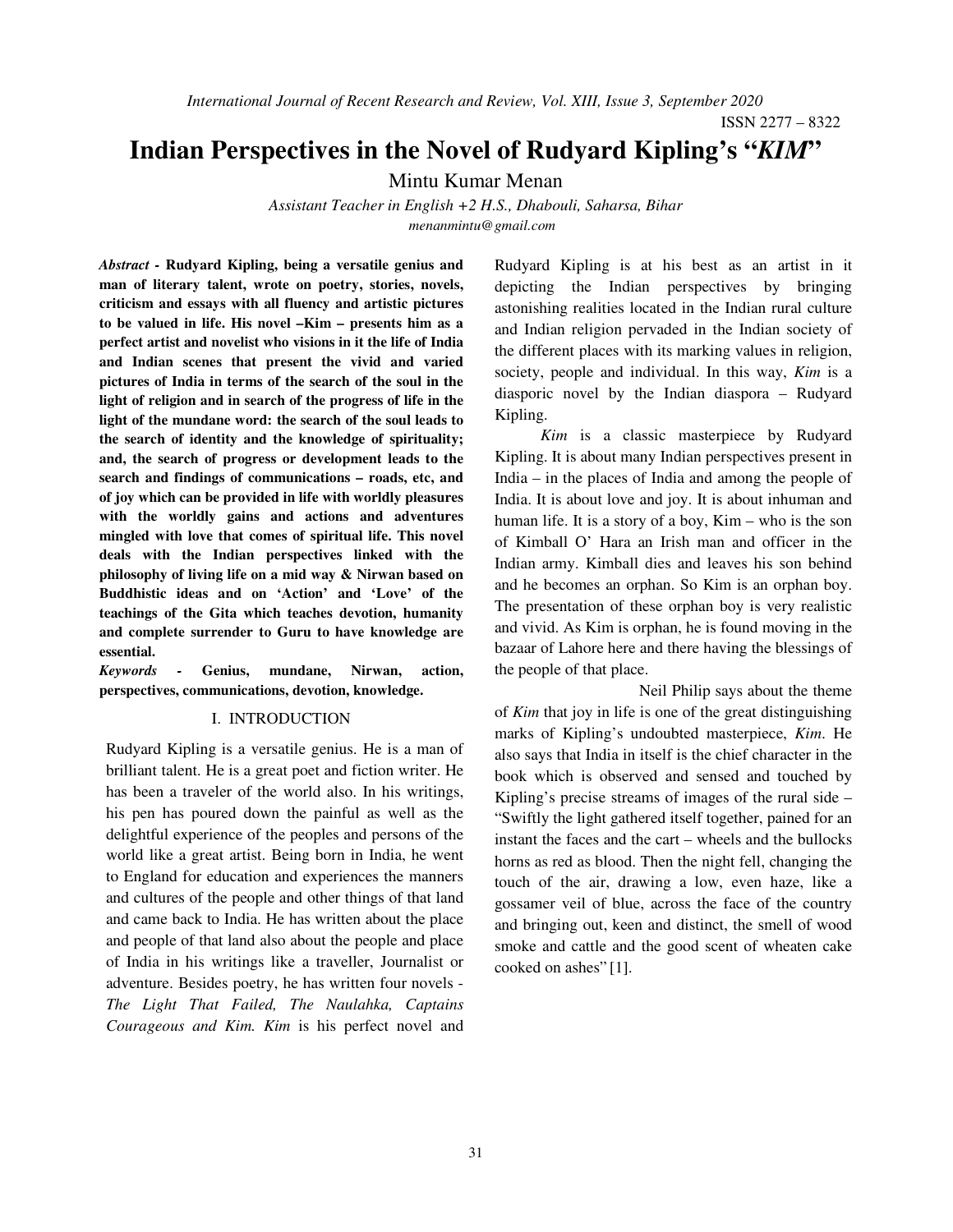# II. Critics on *Kim*

In the words of Mrs. Manju Sen, *Kim* is Kipling's novel on adult life. It displays an all-embracing understanding of Indian's numerous races and a tolerance for the opposing creeds written without rancour or bitterness, but with love and good will.[2]

Nirad C.Chaudhuri says that Kim presents the biggest reality in India which is made up of the people and religions in the twin setting of the mountains and plains.

J.I.M. Stewart is also of the view that *Kim* is about love built on the picaresque narrative to a central figure – Kim. He also says that it presents the potentially tragic conflicts of races and faith that was British India. He further says that *Kim* presents an orphan, white boy gone native, and using his native cloak of invisibility to become a peerless Secret Service agent. [3]

Shanks has rightly observed that *Kim* is about the infinite and joyous variety of India for him who has eyes to see it and the heart to rejoice in it. Perhaps the key to it all is in the passage in which the old soldier conducts the Lama and Kim to the edge of the Grand Trunk Road:

"See, Holy one – the Great Road which is the backbone of all Hindustan. Far the most part it is shaded, as here, with four lines of trees; the middle road – all hard – takes the quick traffic. In the days before rail carriages the Sahibs travelled up and down here in hundreds. Now there are only country – carts and such like. Left and right is the rougher road for the heavy carts – grain and cotton and timber, bhoosa, lime and hides. A man goes in safety here – for at every few kos is a police station. This police are thieves and extortioners (I myself would patrol it with cavalry young recruits under a strong caption), but at least they do not suffer any rivals. All castes and kinds of men move here. Look! Brahmins and chamars, bankers and thinkers, barbers and bunnias, pilgrims and potters – all the world coming and going. It is to me as a river from which I am withdrawn like a long jump after a flood.

And truly the Grand Trunk Road is a wonderful spectacle. It runs straight, bearing without crowding India's traffic for fifteen hundred miles – such a river of life as nowhere else exists in the world. They looked at the green arched, shade – flecked length of it, the white breadth speckled with slow – pacing folk; and the two – roomed police station opposite [4]."

M. green says in the preface of *Kim – "Kim* (1901) is the most successful picture ever written on Indian life in the days when India formed part of the British Empire [5]."

Philip Mason in his book – Kipling: *The Glass, The Shadow and The Fire* – says, *"Kim* is not a fable. It can first be read for itself, as a series of clearly sketched figures moving against brilliant scenes from the India that Kipling remembered."<sup>6</sup> Mason also says that though *Kim* is about India in the broadest sense, it is also about identity. 'Kim questions, 'who is Kim-Kim-Kim?' He asks this question to himself thrice and himself answer within is – "Now am I alone, all alone," he thought, "In all India is no one so alone as I! If I die today, who shall bring the news – and to whom? If I live and God is good, there will be a price upon my head for I am Son of the Charm – I, Kim."

"I am Kim. I am Kim. And what is Kim?" His soul repeated it again and again.

## III. KIM: A METAPHOR OF COMMON INDIAN

Kim's self – questioning is not set against lakes and mountains but against the crowed millions of India, and there is a piquancy in this one tiny scrap of life asking such questions amidst the pullulating myriads – and scrap that enjoys the immediate impact of life with such vigour. And again, the Buddhist background adds something, the Lama looks for a means to rid him of that very identity that Kim wants to find as an anchorage of dwelling place. With Kipling, the mysterious nature of identity was to become more important as he grew older until in his last years; the point at which the personality disintegrates under strain becomes his main pre – occupation."

India is a land of castes, creeds, races, religions and colors. In this novel, Kipling presents characters who do not believe in castes, creeds, races and colors. Such characters in this novel are Kim and his Guru Teshoo Lama.

Kim is a character who does not believe in castes. His mind runs between duty and devotion. He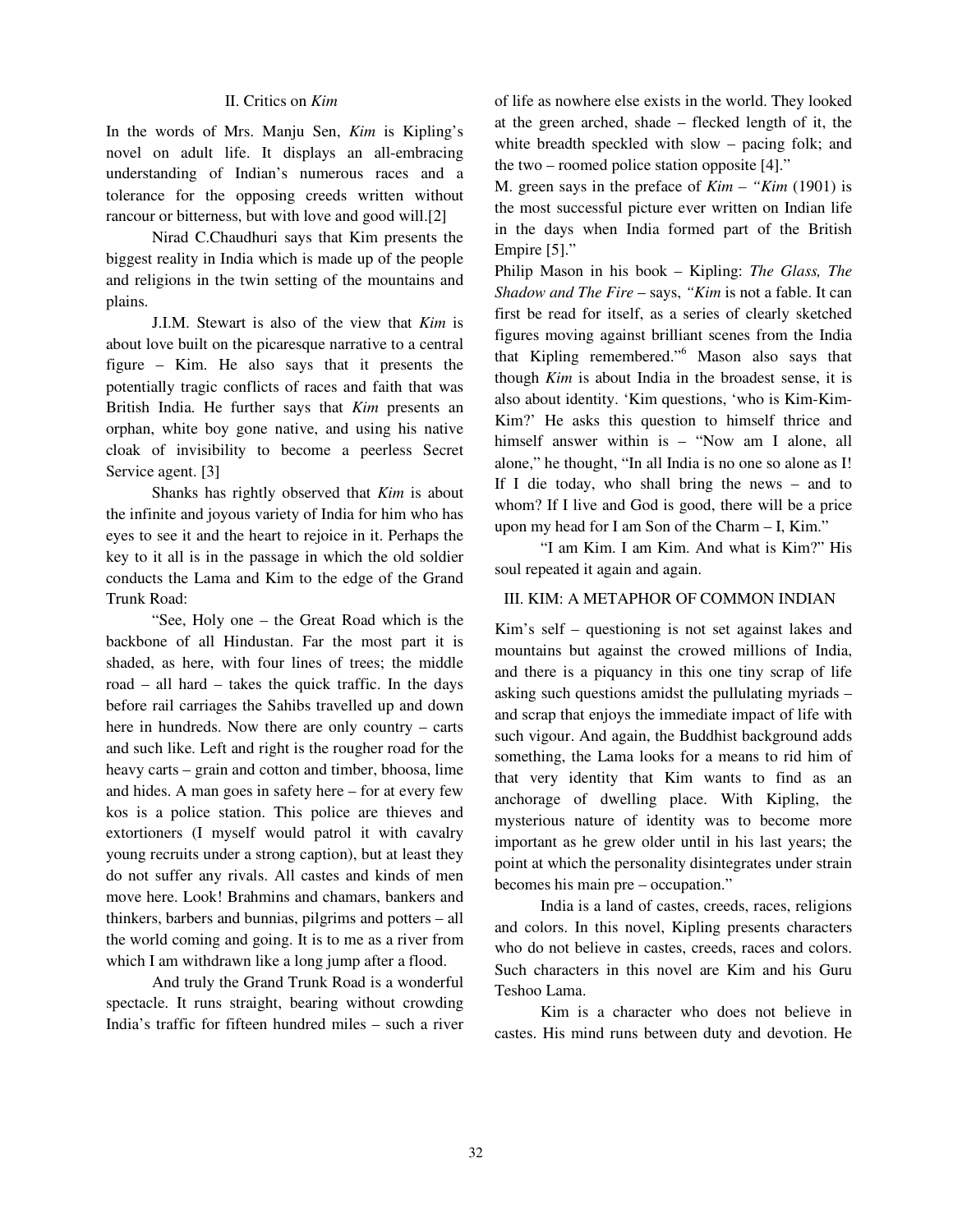thinks duty is essential but devotion is far Greater than duty. Devotion leads to love that binds each – other or one – another: When the Great Game is over, he thinks. "I owe to the Lama here. Also, to Mahbub Ali – also to Creighton Sahib, but chiefly to the Holy one. He is right – a Great and a wonderful world – and I am Kim-Kim-Kim-alone- one person – in the middle of it all. But I will see these strangers with their levels and chains..."

Kim demands eight annas from Mahbub. He tells Kim to have that from 'Some Hindus in my tail? Upon this, Kim asks Mahbub: "Oh, Mahbub Ali, but am I a Hindu?"

And, when Mahbub asks Kim to remain like a Sahib among Sahibs and like a folk of Hind among Hindustanis, Kim asks to know his identity:

"What am I? Mussalman, Hindu, Jain or Buddhist. That is a hard knot."

 Kim and the Lama do not believe in caste, creed and colour. Kim tells the Jat in Jullundan: "We are beyond all castes."

 Lama considers Kim like that of Ananda, the brother disciple of the Lord Buddha. He considers him a faithful chela – disciple. He says, "Never was such a chela. I doubt at times whether Ananda more faithfully nursed our Lord…"

 Lama gives a certificate to Kim when he has his talk with Mahbub Ali – "And never was such a Chela. Temperate, kindly, wise, of ungrudging disposition, a merry heart upon the road, never forget him, learned, truthful, courteous. Great is his reward!" Kim has all these virtues and qualities.

## IV. KIM: A LIBERATED CHARACTER

Kim is a character who has been created by Kipling to show his development from a vagabond boy to a young man of duty and devotion and to a liberated man by the Lama.

The novel presents also the scenes of adventure done by the two-man characters-Kim and Teshoo Lama. Kim is a boy found in Lahore by Teshoo Lama who comes from Tibet to search the River Arrow in India. He is a Buddhist. He comes to India in search of the river which broke out of the Lord Buddha's arrow which touched that place. This Abbot is out in search of salvation, as he believes that whosoever washes in those waters of that pious river washes away or seen. He is one of the followers of the Middle Way. He is an Abbot of the Lung – chose Monastery. He meets the curator of the Wonder House in Lahore and sees their many relics and things connected with Lord Buddha and are impressed to see them. He decides to visit the four important places connected with life, death, salvation and knowledge. He talks with the Curator about the books of the lamasery and about Buddha's arrow whose falling to a place gave birth to the river of knowledge and purification.

Lama believes that this world is a maya or an illusion. All the worldly things and matters are illusions and all desires lead to greed and fall in life.

Kim, a gully boy and orphan, becomes Lama's friend there. He becomes Lama's friend and provides him shelter, food and service to his old and weak body like a chela. He is also in search of the Red – Bull in the green field to have his recognition Lama, an old man, is unworldly and he does not believe in caste system, in high or low class. Both Lama and Kim make an adventurous from Ambala to Benares in the train and on the Grand – Trunk Road, where they have talks: with different persons of different cultures and places. Lama makes them understand his Middle Way and his search of the River of Arrow.

Kim who is in travel with the Lama comes one day near a regiment whose emblem is Red – Bull on a green field. Tempted with this sight, Kim crouches in the dark into the regiment and is caught by Bennet, the Chaplain of the regiment. Both of them struggle together and Kim's amulet breaks open. Bennet reads the papers which fall out from the amulet and discover that Kim is Kimball O' Hara's son. Kim learns that the Red – Bull on the green field is the crest of his father's regiment. Chaplain / Bennet wants to have Kim educated and later trained in his father's profession. Kim avers the idea because he wants to live with his Guru only. But the Guru persuades him to except the arrangement, donates the necessary fees for his education at the best institution and returns to his forlorn quest. Kim agrees and takes help of Mahbub Ali who convinces the Colonel to take Kim for his British Secret Service. Kim is perfectly trained in this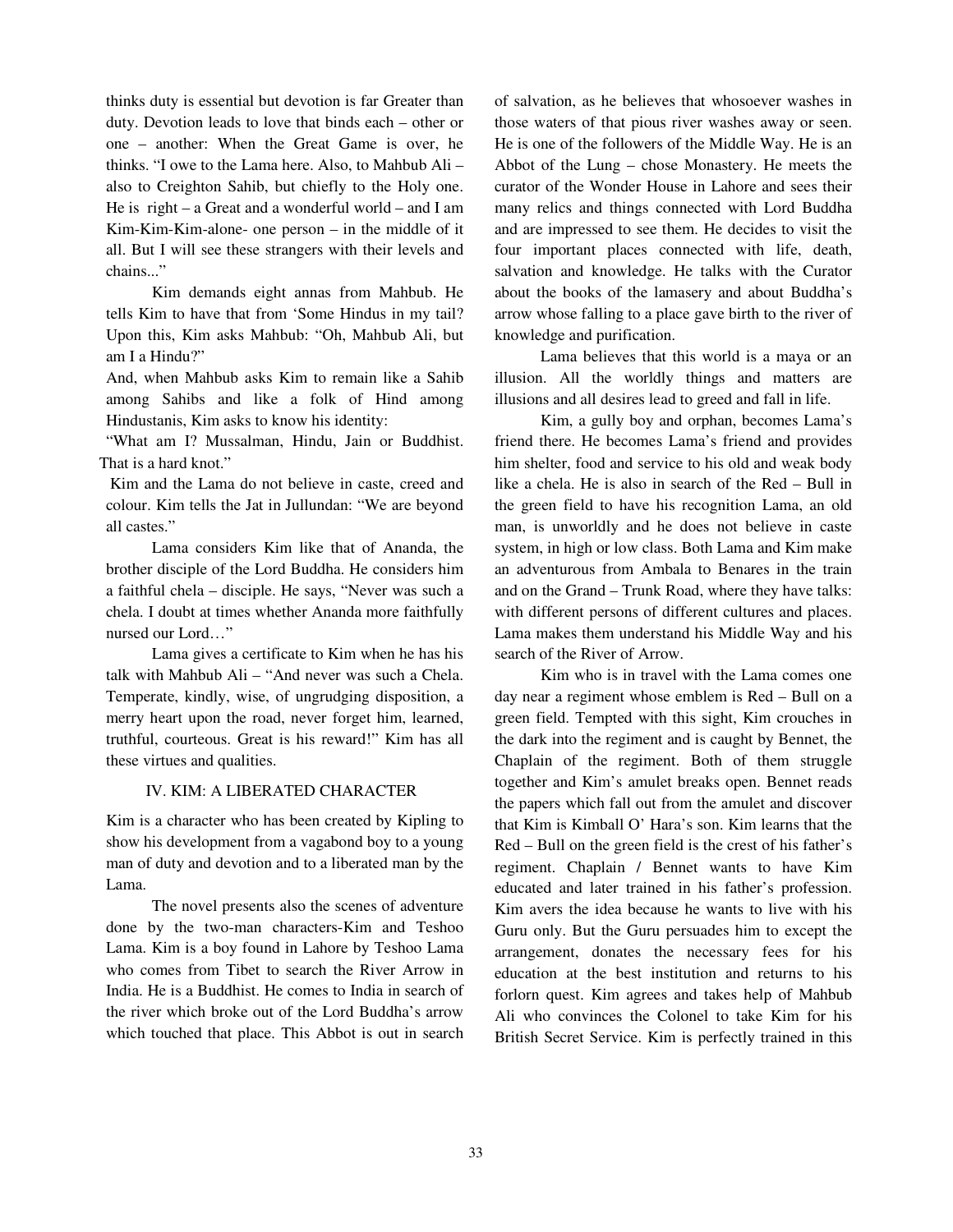service and test of the Great Game in which Kim comes out successful and is engaged in the department of Secret Service.

The travel of Kim and the Lama present their pictures of adventurers, knowing the cultures and customers of the people and places. Their adventure also gives an account of their search in which is seen the vary search of Kim who has found his Red – Bull on a green field.

This adventure has given an opportunity to learn in a school of Benares and the necessary provisions of Kim's education are met out by the kind Lama. At the same time Kim's finding of the regiment of the Red-Bull on a green field also helps him in his carrier so becoming a Secret Service Agent. The presentation of such incidents and pictures by the novelist provides the Indian attitudes and virtues of kindness and help, which are seen made for Kim.

The most heart touching and vivid Indian perspective has been drawn by Kipling in regard with Kim's living in Lahore and this presentation of his forms the very background of the novel. The picture is thus:

Kim, without parents, moved in the busy city of Lahore learning the things of the day there with self – reliance and friendly behaviors towards one and all, remaining always cautious of the attitudes of the people there. 'He lived in a life wild as that of the Arabian Nights, but missionaries and secretaries of charitable societies could not see the beauty of it. His nickname through the words was "Little Friend of all the World", [6] and very often, being lithe and in conspicuous, he executed commissions by night on the crowded housetops for sleek and shiny young men of fashion. It was intrigue, of course he knew that much……

The sights and sounds of the women's world on the flat roofs, and the headlong flight from housetop to housetop under cover of the hot dark. Then there were holy men, ash smeared fakirs by their brick shrines under the trees at the river side, with whom he was quite familiar greeting them as they returned from begging-tours, and, when no one was by, eating from the same dish. The woman who looked after him insisted with tears that he should wear European clothes – trousers, a shirt and a battered hat. Kim found it easier to slip into Hindu or Mohammedan garb when engaged on (181).

Besides the above the other Indian perspectives concerning the Secret Service and Regiment officers Creighton, Bennet, the Chaplain, Mr. Lugran and Father Victor, though officer – like, have been presented sympathetic to Kim.

Some ladies of high and low class have been presented also in *Kim*: the lady in Lahore who is kind to Kim for every help there, Sahiba who accompanied with Kim and Lama in travel from Lahore to Benares is a religious, hospitable and kind woman, a hill lady of Shamlegh with five husbands is also kind and helpful to Kim and Lama and a Kunjari who is also kind, religious and humorous helps Kim.

Mahbub Ali, a British Regiment agent and is found everywhere in the story. He helps and loves Kim. His shining role has been presented. Huree Babu is a spy. He is always humorous, polite, polished and tricky and he helps Kim and Lama.

#### V. CONCLUSION

Beside the pictures above the most Indian perspective has been presented by the realization of his soul by Lama who becomes free from the wheel of things by mingling with The Great Soul when he plunges into the river of the arrow at his feet in the hill. He is free from the birth and death and merges into the river of arrow which he has cherish to find. He does not keep himself to himself but comes to himself again to free the soul of his disciple-Kim. He does not live alone. He takes him with him in deliverance and salvation or Nirvan. The bond of Greater love between them makes the Middle Way surer and more perfect.

The vivid and realistic presentation of the Indian perspectives of the place and people and their cultures and habits along with the realization of the spirit or soul Great Soul made Kipling able in winning the Nobel Prize in 1907.

### VI. REFERENCES

[1] Neil Philip, Introduction, *Rudyard Kipling: The illustrate Kipling*, Oxford, 1986, P-9